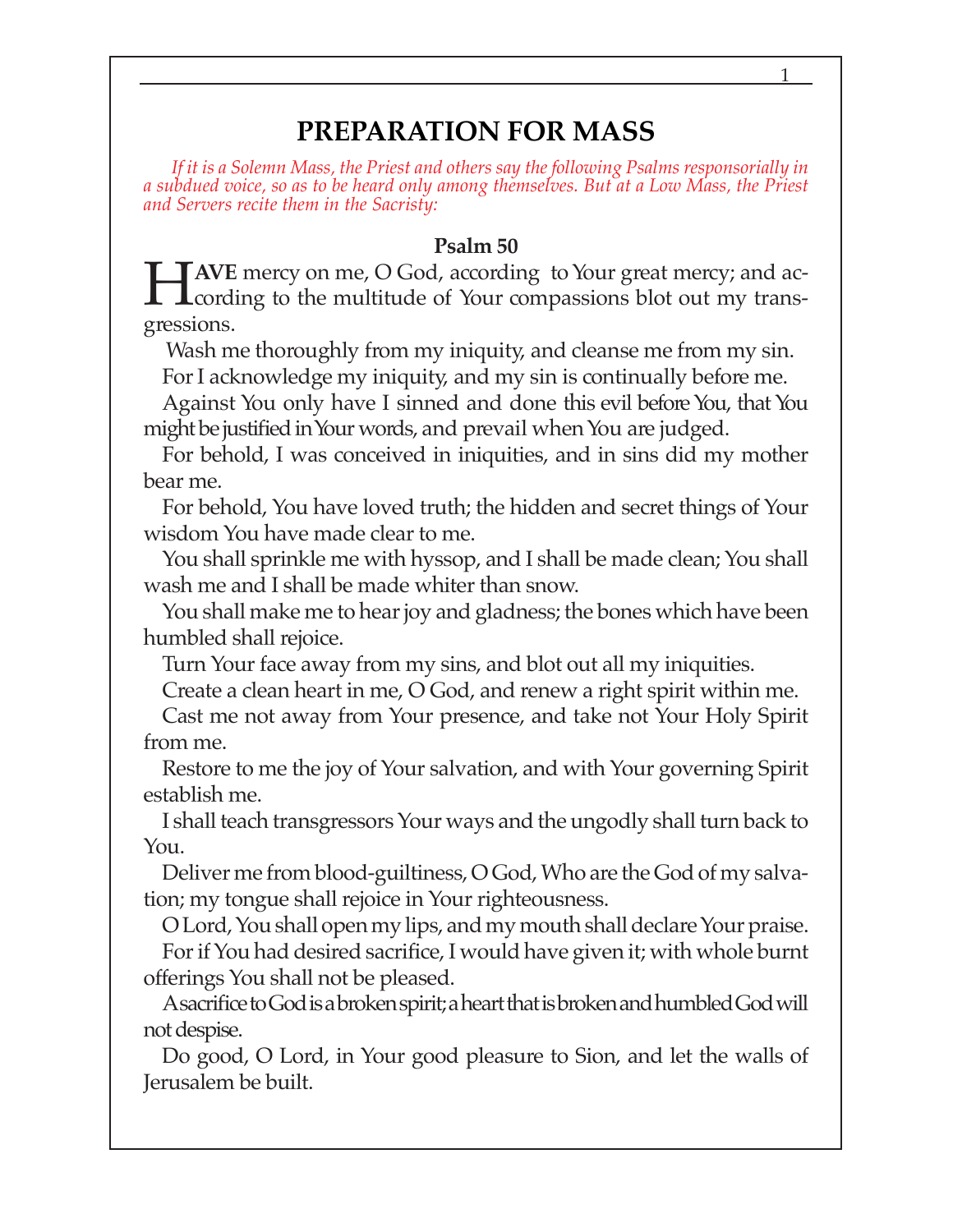Then shall You be pleased with a sacrifice of righteousness, with oblation and whole-burnt offerings, then shall they offer bullocks upon Your altar.

Glory to the Father and to the Son and to the Holy Spirit.

As it was in the beginning, is now, and ever shall be, world without end. Amen.

## **Psalm 42**

**FINDICATE** me, O God, and plead my cause against ungodly nations. Save me from the unjust and deceitful.

Since You, O God, are my strength, why then have You rejected me? And why do I go about as if in mourning while my enemy oppresses

me?

Send forth Your light and Your truth: these have led me and brought me to Your holy mountain and to Your Tabernacle.

And I will go in to the altar of God, to the God Who gladdens my youth; I will give thanks to You on the harp, O God, my God!

O my soul, why are you so downcast, and why do you trouble me so? Hope in God, for I will give thanks to Him, my salvation and my God.

Glory to the Father and to the Son and to the Holy Spirit.

As it was in the beginning, is now, and ever shall be, world without end. Amen.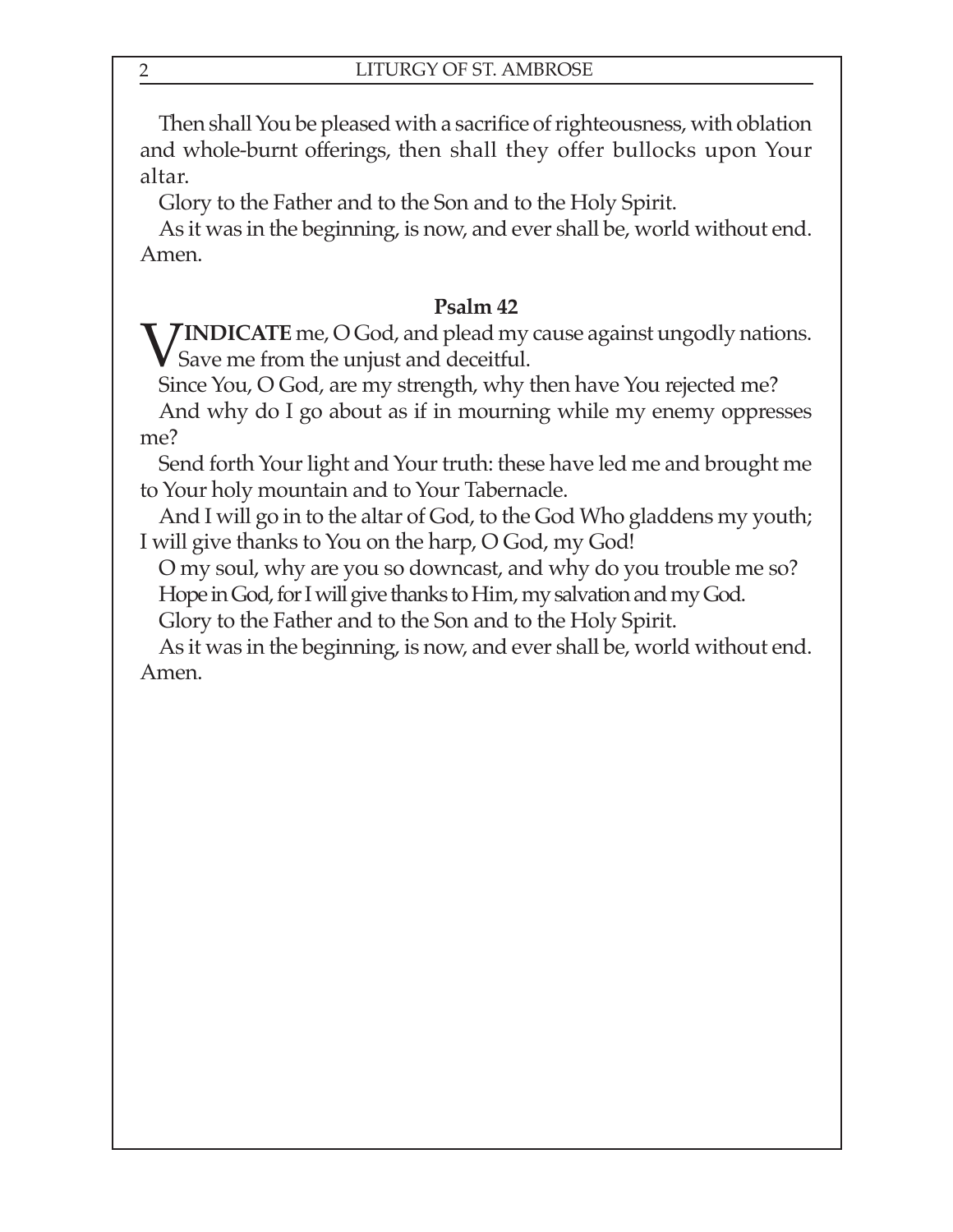# **THE DIVINE AND HOLY LITURGY OF OUR FATHER AMONG THE SAINTS AMBROSE OF MILAN**

*The Celebrant, Deacon, and Altar servers enter the Church reciting responsorially Psams 50 and 42 as the* Ingressa *(Introit) is sung. There is neither Verse nor* Glory be.

*At a Solemn Mass, the Celebrant and the Ministers stand at the foot of the Altar, and say the Opening Verses,* Confiteor *and other Prayers among themselves with a subdued voice. But at a Low Mass, the Priest and People say them.*

In the name of the Father  $\mathbf{\Psi}$  and of the Son and of the Holy Spirit.

*Ministers:* Amen.

*Then joining his hands before his breast, he begins the Antiphon:*

| <i>Priest:</i> | I will go in to the altar of God.                   |
|----------------|-----------------------------------------------------|
|                | <i>Ministers:</i> To the God Who gladdens my youth. |
| <i>Priest:</i> | O give thanks to the Lord, for He is good.          |
|                | <i>Ministers:</i> For His mercy endures forever.    |

*Then the Priest, joining his hands and bowing profoundly, says the confession:*

*Priest:* I confess to Almighty God, to blessed Mary every Virgin, to blessed Michael the Archangel, to blessed John the Baptist, to the holy Apostles Peter and Paul, to the blessed Confessor Ambrose, and to you, brethren, that I have sinned in thought, word, and deed *(he strikes his breast thrice, saying)* through my fault, through my own fault, through my own most grievous fault. Therefore I beseech blessed Mary ever Virgin, blessed Michael the Archangel, blessed John the Baptist, the holy Apostles Peter and Paul, the blessed Confessor Ambrose, all the saints, and you, brethren, to pray for me to the Lord our God.

*Ministers:* May the Almighty and merciful Lord grant you the forgiveness of all your sins, and bring you to everlasting life.

### *Priest:* Amen.

*The Ministers then repeat the Confession:*

I confess to Almighty God, to blessed Mary every Virgin, to blessed Michael the Archangel, to blessed John the Baptist, to the holy Apostles Peter and Paul, to the blessed Confessor Ambrose, and to you, Father, that I have sinned in thought, word, and deed *(they strike their breasts*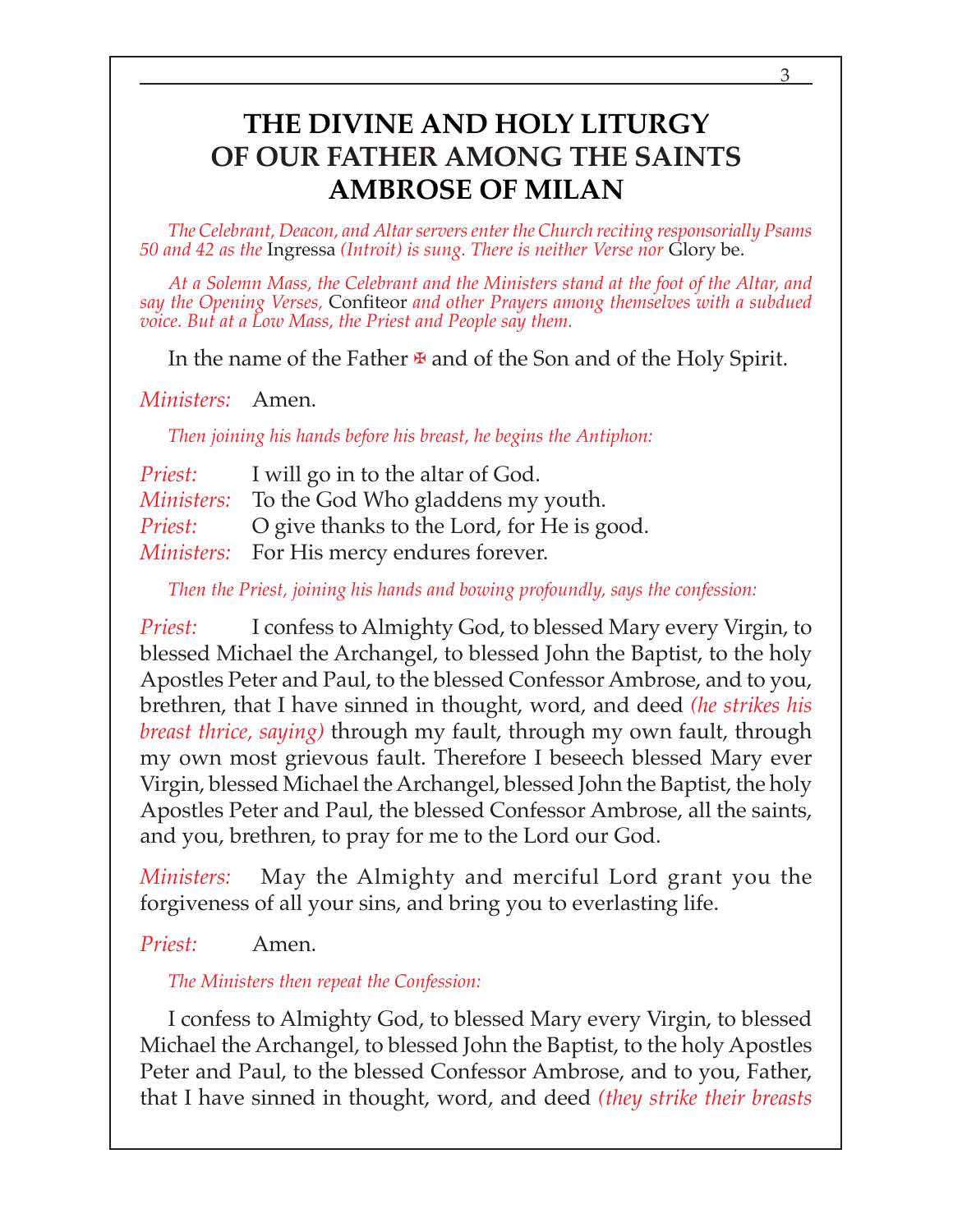*thrice, saying)* through my fault, through my own fault, through my own most grievous fault. Therefore I beseech blessed Mary ever Virgin, blessed Michael the Archangel, blessed John the Baptist, the holy Apostles Peter and Paul, the blessed Confessor Ambrose, all the saints, and you, Father, to pray for me to the Lord our God.

*Priest:* May the Almighty and merciful God grant us pardon, absolution, and forgiveness of all our sins and bring us to everlasting life.

*Response:* Amen.

*The Celebrant stands upright, again signs himself, and says:*

Our help  $\overline{\mathbf{F}}$  is in the Name of the Lord.

*Response:* Who made heaven and earth.

*Priest:* Blessed be the Name of the Lord.

*Response:* Henceforth and forever.

*The Celebrant again bows and approaches the Altar saying mystically:*

I beseech You, O Lord God of Hosts, Holy Father Almighty, that I may be able to intercede for my sins, and for those present to gain pardon of their sins, and to offer a peace offering for each one. Through Christ our Lord. Amen.

We beseech You, O Lord, through the prayers of Your saints [whose relics lie here] *(he signs the Altar in the midst and kisses it)* and all saints to pardon me all my sins.

*At Solemn Mass, the Priest blesses incense, saying:*

May you be blessed  $\Phi$  by Him in Whose honor you shall be burnt.

The Altar, Sanctuary, Ministers, and Choir are censed. At a Low Mass, the Celebrant<br>goes to the Epistle side of the Altar (i.e., the south end), where he signs himself and reads the<br>Ingressa. At the end, he joins and exten

*Priest:* The Lord be with you.

*Response:* And with your spirit.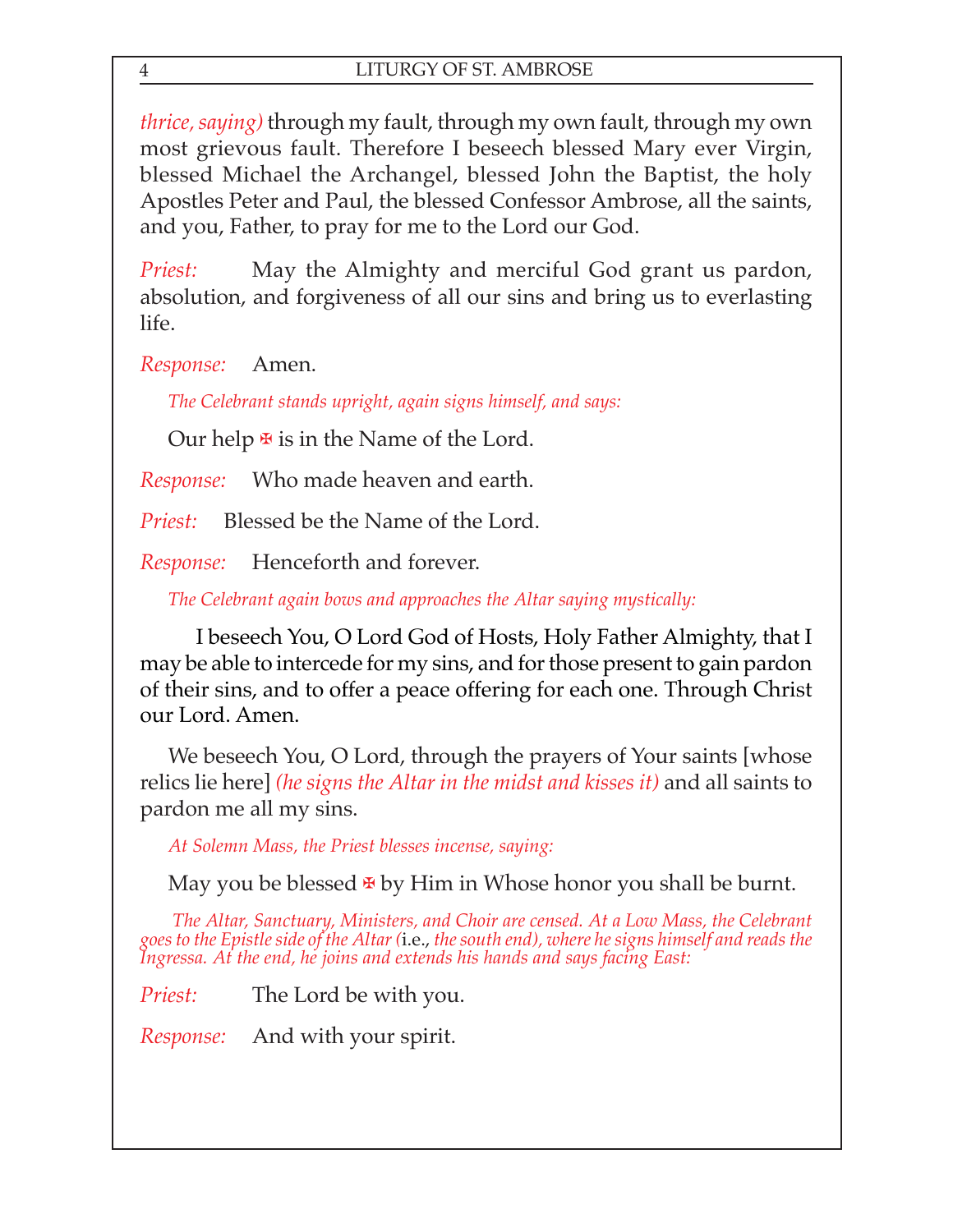#### **GLORIA IN EXCELESIS DEO**

*Then the Celebrant extends, raises, and joins his hand and bows his head saying in a clear voice or intoning (if it is to be said)* Glory to God in the highest, *and says the rest with joined hands. At the words* We adore You, *and* We give thanks to You*, and* Jesus Christ, *and* receive our prayer, *he bows his head to the Cross. At the final words* with the Holy Spirit, *he signs himself.*

*Priest:* Glory to God in the highest.

*People:* And on earth peace and good will among mankind.

We praise You, we bless You, we worship You, we glorify You, we give thanks to You for Your great glory.

O Lord, heavenly King, God the Father Almighty:

O Lord, the Only-begotten Son, Jesus Christ; and the Holy Spirit. O Lord God, Lamb of God, Son of the Father, Who take away the sin of the world, have mercy on us.

You Who take away the sin of the world, receive our prayer. You Who sit at the right hand of the Father, have mercy on us. For You only are holy, You only are the Lord, O Jesus Christ, with the Holy Spirit, to the glory of God  $\mathbf{\Psi}$  the Father. Amen.

Kyrie eleison. Kyrie eleison, Kyrie eleison.

**COLLECT OR ORATIO SUPER POPULUM**

*Then the Priest says facing East.*

*Priest:* The Lord be with you.

*Response:* And with your spirit.

*According to the Ordo, the Celebrant reads one or more Prayers over the People, saying before each:* The Lord be with you. *There is always an odd number but never more than nine. The same applies to the prayers* Super Sindonem, Super Oblatam *and* Post-Communionem.

### **THE READINGS**

*Before the Prophecy and the Epistle, the following dialogue is said in a subdued voice: Reader:* Master, bless.

*But if a Bishop is present, he says* Right (Most) reverend Master, ask a blessing.

*Celebrant:* May the Reading ✠ of the Prophet *(or* Apostle) grant us saving knowledge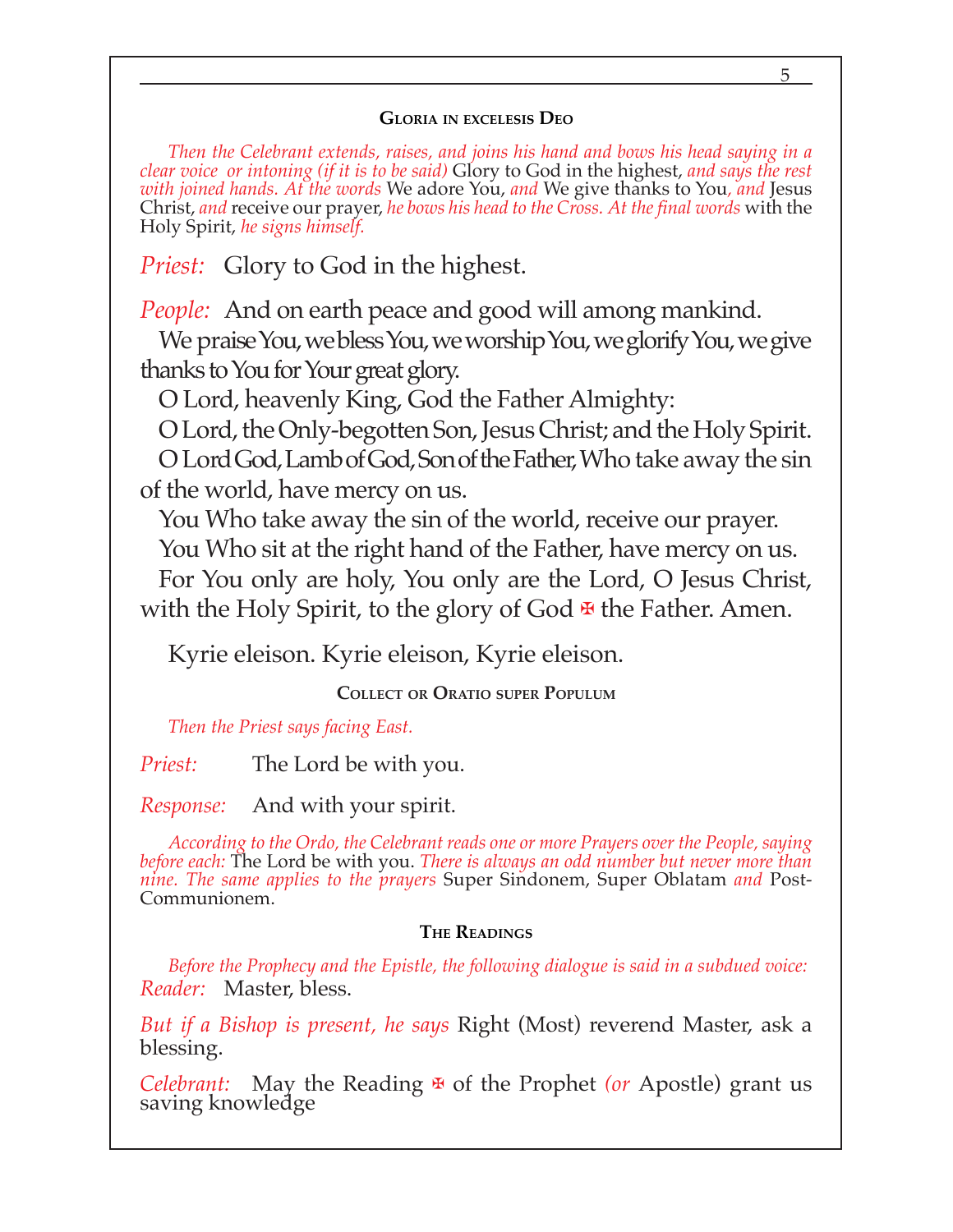*The Reader turns to the People and reads the Scriptures in the hearing of all. After the Prophecy comes the* Psalmellus. *After the Epistle, the* Hallelujah.

*During the* Halleluia,"*the Priest places the book at the Gospel side (that is, the north) of the Altar, stands in the midst, joining his hands and bowing profoundly, says quietly:*

*Priest:* Cleanse my heart and my lips, Almighty God, who cleansed the lips of the Prophet Isaiah with a burning coal, so make me worthy by Your grace to announce Your Holy Gospel. Through Christ our Lord.

*Bowing to the Cross, and joining his hands, the Priest say quietly::*

*Priest:* Lord, bless. The Lord be in my heart and on my lips that I may worthily announce His Holy Gospel. In the Name of the Father  $\overline{\mathbf{F}}$ and of the Son and of the Holy Spirit. Amen.

*If a Deacon reads the Gospel, he asks for a blessing as indicated above, and the Celebrant says in a subuded voice:* The Lord be in your heart and on your lips that you may worthily announce His Holy Gospel. In the Name of the Father  $\overline{\mathbf{A}}$  and of the Son and of the Holy Spirit. Amen.

*Then turning toward the book, the Gospeller joins his hands and says:*

The Lord be with you.

*Response:* And with your spirit.

*He announces the title of the Gospel and with his thumb he signs the* ⊕ *book*, ⊕ *his forehead,* ✠ *his lips, and* ✠ *his breast. The People respond:*

*Response:* Glory be to You, O Lord.

*And at the end of the Gospel:*

*Response:* Praise be to You, O Christ.

*And the Celebrant kisses the book saying quietly:*

By the words of the Holy Gospel may our sins be blotted out.

*Standing in the midst of the Altar, the Priest extends and joins his hands, saying:*

The Lord be with you.

*Response:* And with your spirit. Kyrie, eleison. Kyrie, eleison, Kyrie, eleison.

*Then joining his hands, the Priest reads the Post-Gospel Anthem, if it is to be read, then extending and joining his hands, he says:*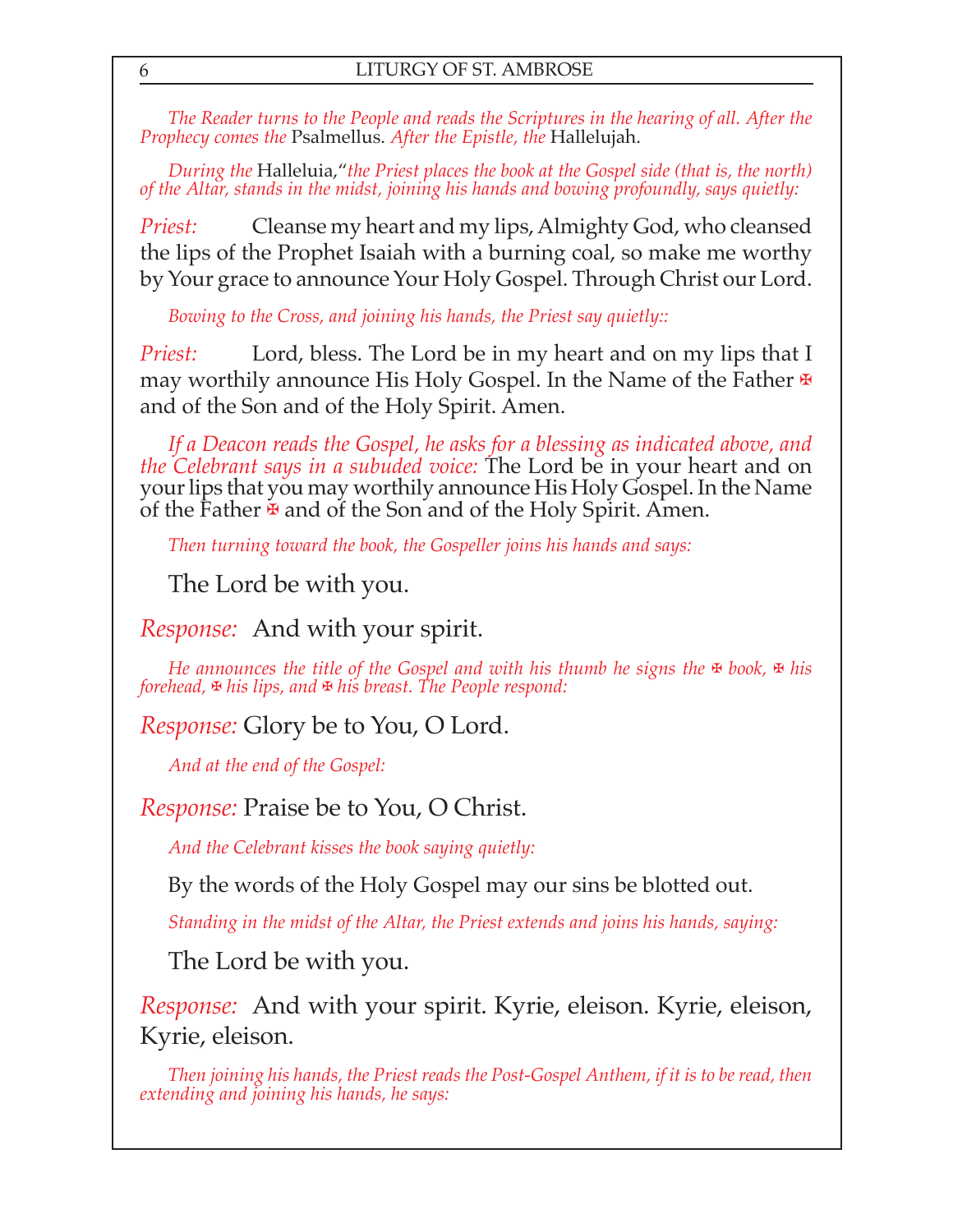7

*Priest:* May you ever have peace

*Response:* And with your spirit.

*Priest:* The Lord be with you.

*Response:* And with your spirit.

*The Priest extends his hands and reads the Prayer over the Corporal* (Oratio super sindonem).

#### **OFFERTORY**

*The People sing the Offerenda. The Priest takes the Paten with the Bread on it and says the folowing prayers quietly:*

Accept, most clement Father, this holy Bread, that it may become for us the Body of Your Only-begotten Son, in the Name of the Father  $\mathbf{\Psi}$  and of the Son and of the Holy Spirit. Amen.

*Placing the Paten on the Corporal, he pours wine in the Chalice, saying:*

From the side of Christ there came Blood

*Blessing the water, he says:*

and water flowing, in the Name of the Father  $\mathbf{\Psi}$  and of the Son and of the Holy Spirit. Amen.

*He offers the Chalice saying:*

Accept, O Holy Trinity, this Chalice of wine mixed with water, that it may become the blood of Your Only-begotten Son, in the name of the Father  $\overline{\mathbf{v}}$  and of the Son and of the Holy Spirit. Amen.

*He places the Chalice on the Corporal, covering it with a Pall, joins his hands, and bowing profoundly over the Altar, says:*

Almighty and eternal God, may this oblation be acceptable to you, though I be unworthy because of innumerable miserable sins. But may I receive their remission, and may the sins of all be forgiven. Do not regard my sins, but by Your mercy, make up for my unworthiness. Through Christ our Lord. Amen.

*He extends his hands and continues:*

Receive, O holy Trinity, this oblation, which we offer to You for [our divinely protected country, her authorities, armed forces, and all her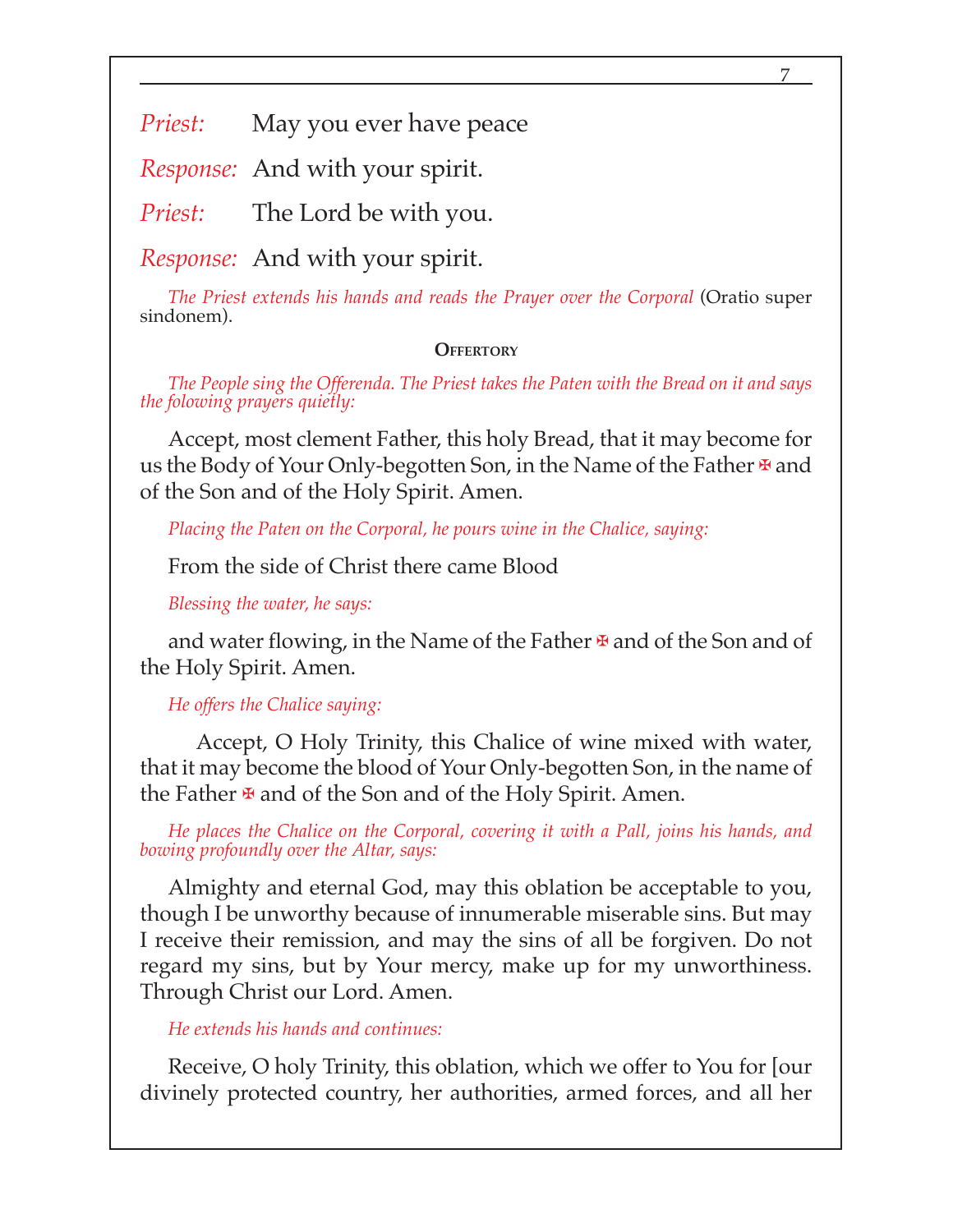people] and all those who protect us, and also for the unity of the Orthodox Catholic Faith, for the unity of the Catholic Faith, for the veneration of the blessed Theotokos Mary, and all the saints: for my salvation, for the salvation of all Your servants, and of all who implore Your clemency, and all the Christian faithful both living and departed, who beg Your mercy.

### *And on Sundays and Feasts, this Prayer as well:*

Receive, O Holy Trinity, this oblation, which we offer to You, in memory of the Passion, Resurrection, and Ascension of our Lord Jesus Christ, and in honor of all the saints, who make this request of You from the beginning of the world, and also they whose Festival we keep, whose names and relics we have, that it may be to their honor and our salvation; and may they intercede for us in heaven, whose memory we keep on earth *(here he joins his hands).* Through Christ our Lord. Amen.

### *Stretching his hands over the Oblata, he says:*

And receive, O holy Trinity, this oblation for our salvation, and purge me from every stain of sin, that I may be worthy to serve You, O God and most clement Lord.

### *Blessing the Oblata, he continues:*

May the blessing of almighty God, the Father  $\overline{\mathbf{F}}$  and the Son  $\overline{\mathbf{F}}$  and the Holy  $\mathcal{F}$  Spirit, plentifully descend from heaven upon this oblation, that this may be acceptable to You, Holy Lord, Father Almighty and eternal God, O most merciful Creator of all things.

### *Then, at Solemn Mass, he blesses incense, saying:*

Through the intercession of Saint Michael the Archangel standing at the right hand of the altar of incense, and of all His elect may the Lord deign to bless  $\mathbb F$  this incense and receive it as an odor of sweetness. Through Christ our Lord. Amen.

### *Taking the Thurible from the Deacon, the Priest censes the Oblata:*

May this incense blessed by You arise before You, O Lord, and may Your blessing descend upon us.

### *He censes the Altar, saying:*

Let my prayer be set forth in Your sight as incense, and let the lifting up of my hands be an evening sacrifice.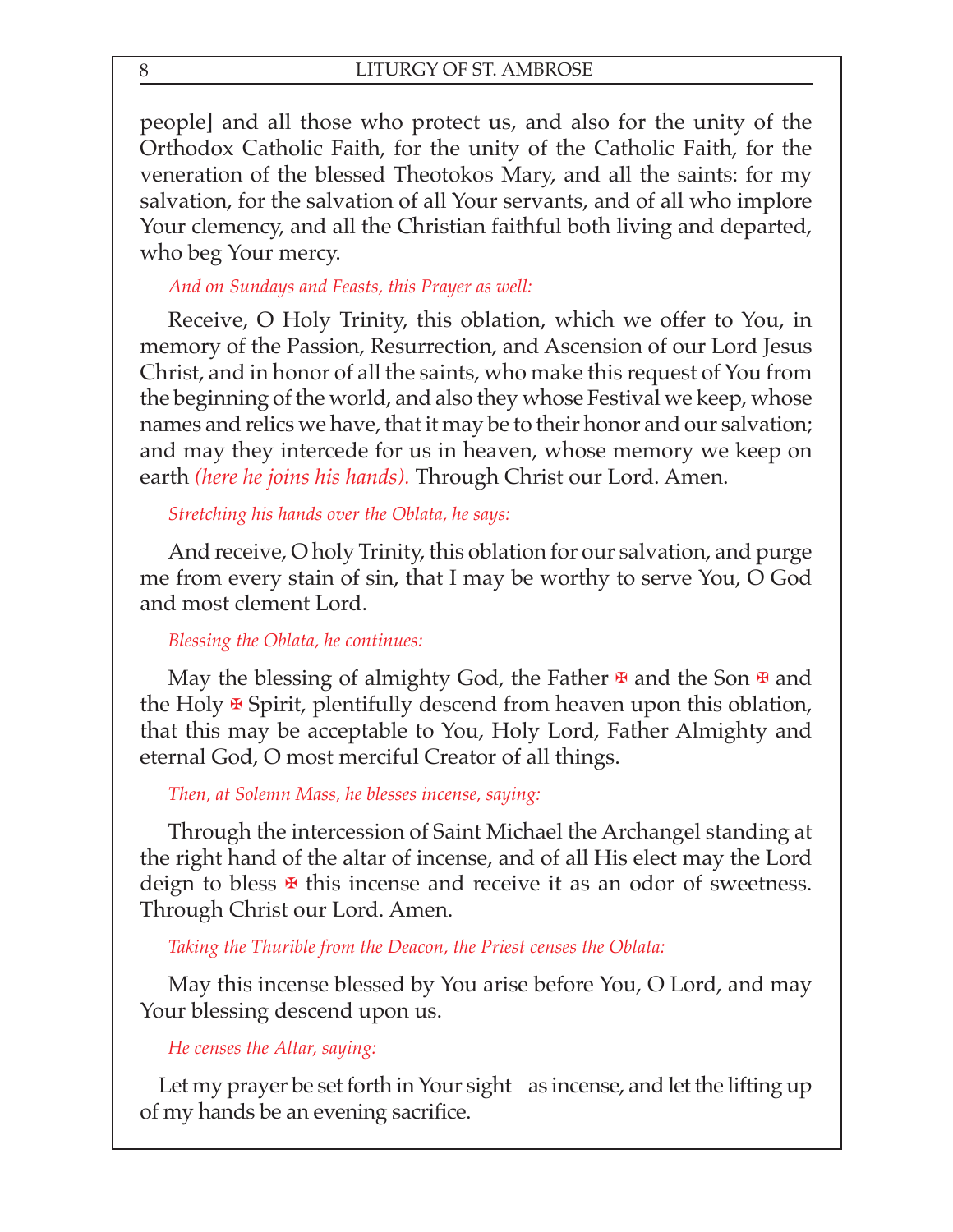Set a watch, O Lord, before my mouth; and a protecting door about my lips. Incline not my heart to evil words to make excuses in sins.

*Returning the Thurible to the Deacon or Thurifer who censes the Ministers, Choir and Faithful, the Priest says:*

Behold, the fragrance of God's saints is as the perfume of a fertile field which God has blessed."*Genesis 27.*

*He then reads the* Offerenda *if it has not been sung by the Choir , extending and joining his hands, saying:*

*Priest:* The Lord be with you.

*Response:* And with your spirit.

#### **THE SYMBOL OF CONSTANTINOPLE**

*All recite the Creed. The Priest extends, raises, and joins his hands at the words* I believe in one God, *he says the rest with joined hands. At the words* in one God *and* Jesus Christ *and* is worshipped and glorified *we bow our heads. At the words* And was incarnate, *we all bow profoundly toward the Crucifix, rising at the words* And He was crucified. *At the final words* And the life in the world to come *we sign ourselves.*

I believe in one God, the Father, Almighty, Creator of heaven and earth and of all things visible and invisible.

And in one Lord Jesus Christ, the Son of God, the Only-begotten, begotten of the Father before all ages. Light from Light, True God from True God, begotten, not created, being of one essence with the Father, by Whom all things were created. Who for us, and for our salvation came from heaven and was incarnate by the Holy Spirit of the Virgin Mary and became human. And was crucified for us under Pontius Pilate, and suffered and was buried. And on the third day, He rose, according to the Scriptures. And ascended to heaven, and sits at the right hand of the Father. And He shall come again with glory to judge the living and the dead, and His kingdom shall have no end.

And in the Holy Spirit, Lord Giver of Life, Who proceeds from the Father, Who with the Father and the Son together is worshipped and glorified, Who spoke through the Prophets. In One Holy, Catholic and Apostolic Church. I acknowledge one baptism for the remission of sins. I look for the resurrection of the dead. And the life **⊕** of the world to come. Amen.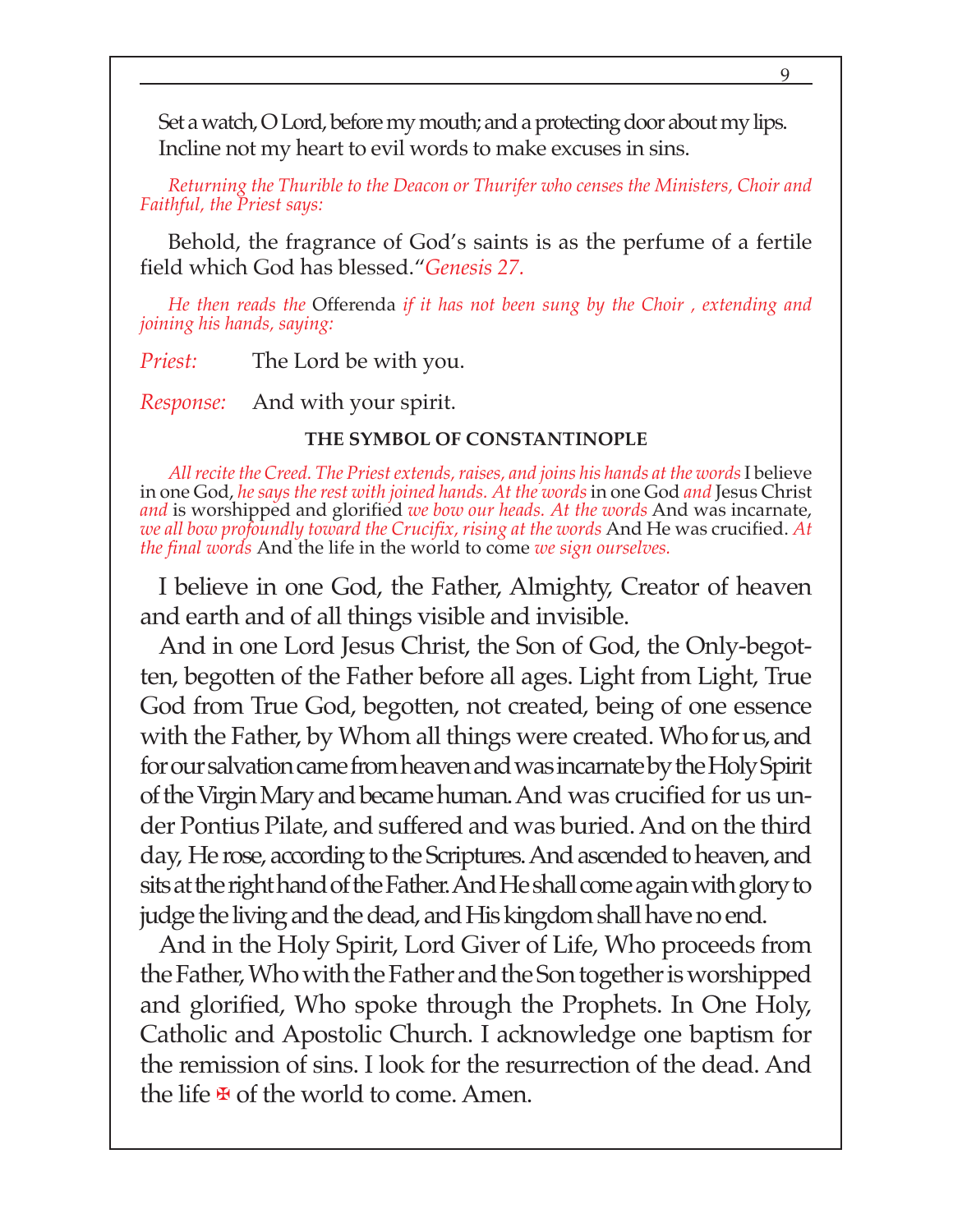*Priest:* The Lord be with you.

*Response:* And with your spirit.

*Extending his hands, the Priest reads the Prayer over the Gifts*. *At the end of the final one, he says;*

*Priest:* … unto all ages of ages.

*Response:* Amen

*Priest:* The Lord be with you.

*Response:* And with your spirit.

*Priest:* Lift up your hearts.

*Response:* We lift them up to the Lord.

*Priest:* Let us give thanks to the Lord our God.

*Response:* It is meet and right.

*Priest:* It is truly meet and right, our joy and salvation, that we should always, and in all places, give thanks unto You, O Holy Lord, Father Almighty, everlasting God: Through Jesus Christ our Lord

*There may be a proper Preface.*

Whose majesty is lauded by Angels, venerated by Archangels: adored by Thrones, Dominions, Virtues, Principalities, and Powers, Whom Cherubim and Seraphim join together to exalt. And with them we pray that our voices may be added, as we supplicate, confess, and say:

Holy, Holy, Holy, Lord God of Sabaoth.

Heaven and earth are full of Your glory. Hosanna in the highest.

Blessed  $\overline{\mathbf{F}}$  is He who comes in the Name of the Lord. Hosanna in the highest.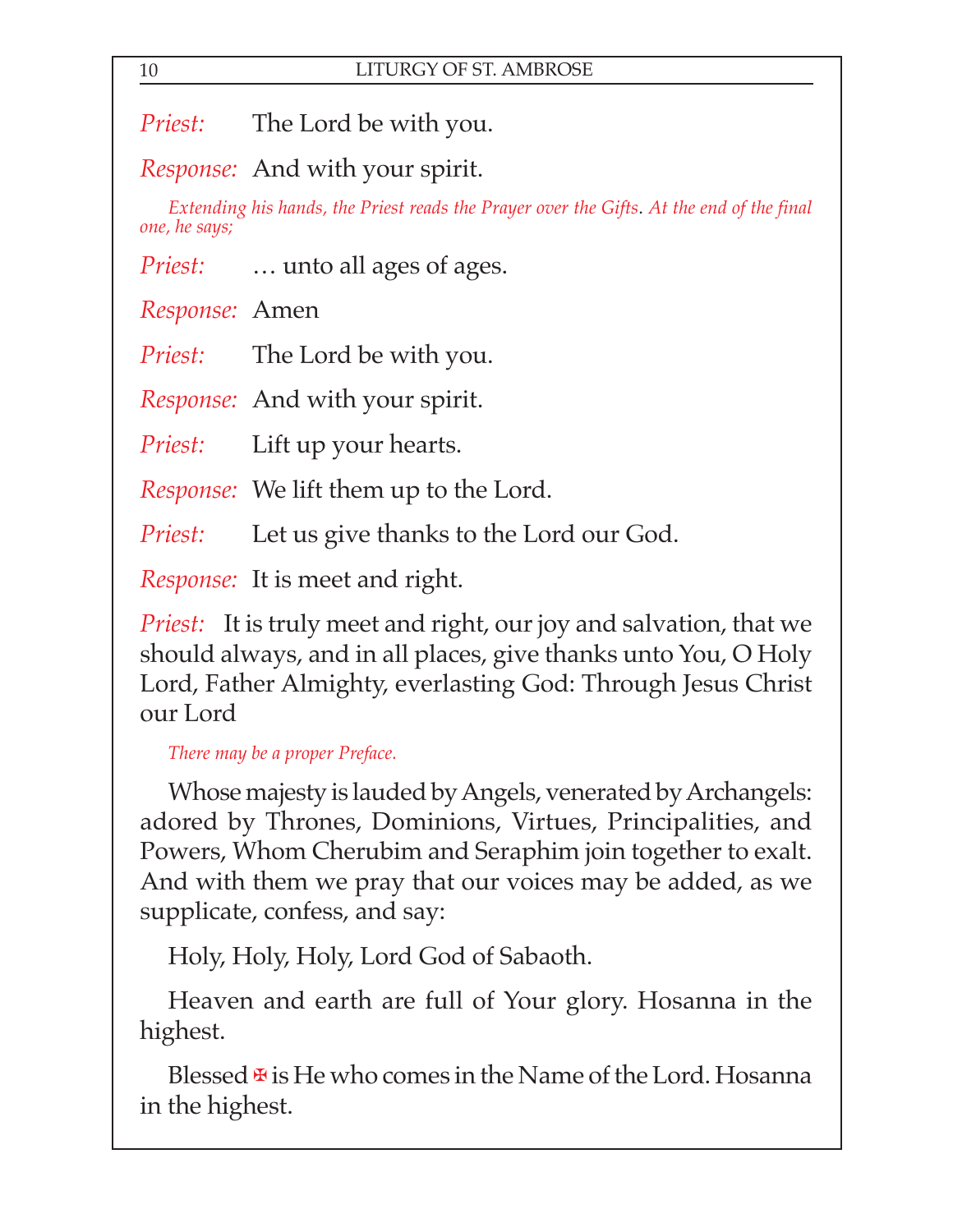## **THE CANON OF THE MASS**



**HEREFORE, MOST GRACIOUS FATHER,** we humbly pray and beseech You *(he bows to the Cross)* through Jesus Christ, Your Son our Lord, *(he signs once over the Oblations)* to receive and bless  $\mathbb F$  these Gifts, these holy and spotless Oblations, *(he extends his hands)*

which we offer unto You, first for Your Holy Orthodox Catholic Church: that it may please You to preserve and govern it in peace and unity throughout the world; together with Your servant our *Chief Bishop*, our Bishop; and all the Orthodox defenders of the Catholic and Apostolic Faith.

#### **COMMEMORATION OF THE LIVING**

**BE MINDFUL, O Lord, of Your servants and handmaids** \_\_\_\_\_, (he joins his hands and prays silently for those he intends to remomber then extends his hands) and of all round handmaids \_\_\_, *(he joins his hands and prays silently for those he intends to remember; then extends his hands)* and of all round about us, whose faith and devotion are know to You: who offer to You this sacrifice of praise, for themselves and for their own, for the redemption of their souls, and for their hope of health and salvation; for which they now pay their vows unto You, O eternal God, the Living and the True.

#### COMMEMORATION OF THE SAINTS

**UNITED IN ONE COMMUNION,** we honor first,<br>the memory of the glorious ever Virgin <u>Mary</u>, Mother of the memory of the glorious ever Virgin <u>Mary</u>, Mother of Jesus Christ our Lord and God;

#### *On Christmas Day and during its octave:*

United in one communion, we celebrate this most holy Day (*or* Night), in which the spotless Virginity of blessed Mary brought forth the Savior of the world; we honor moreover the memory of the save glorious ever Virgin Mary Mother of the same Jesus Christ our Lord and God;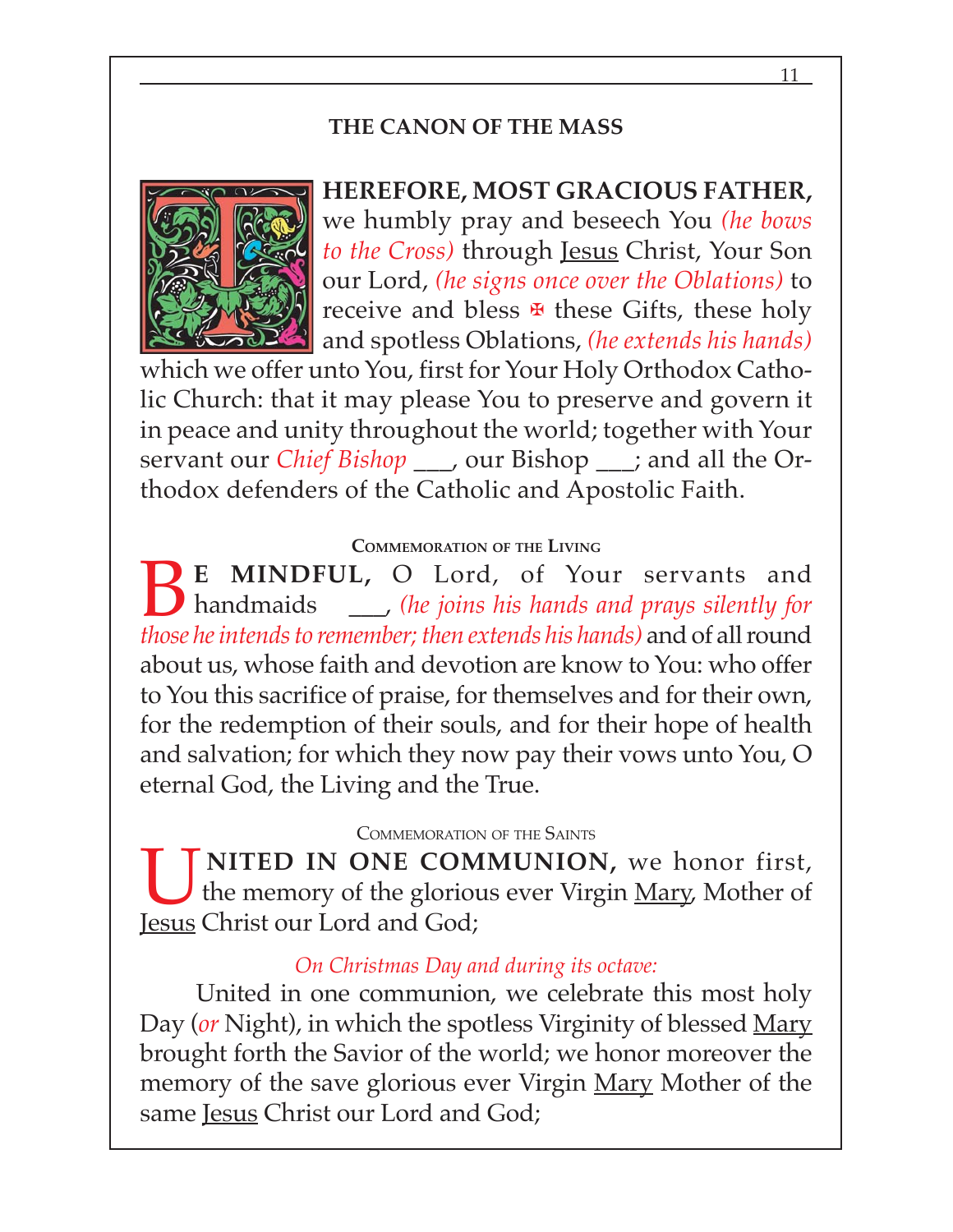## *On Epiphany and during its octave:*

United in one communion, we celebrate this most holy Day (*or* Night), in which Your only begotten Son, co-eternal with You in your Godhead, manifestly appeared in the substance of our flesh; we honor moreover the memory of the glorious ever Virgin Mary, Mother of the same Jesus Christ our Lord and God;

## *On Maunday Thursday only:*

United in one communion, we celebrate this most holy Day (*or* Night), in which our Lord <u>Jesus</u> Christ was betrayed for us; we honor moreover the memory of the glorious ever Virgin Mary, Mother of the same Jesus Christ our Lord and God;

## *On Easter Day and through Saturday in its octave:*

United in one communion, we celebrate this most holy Day (*or* Night) of the Resurrection of our Lord Jesus Christ according to the flesh; we honor moreover the memory of the glorious ever Virgin Mary, mother of the same Jesus Christ our Lord and God;

## *On Ascension Day and during the octave:*

United in one communion, we celebrate this most holy Day, in which Your only begotten Son exalted the substance of our frail humanity, united in Himself, to the right hand of Your glory; we honor moreover the memory of the glorious ever Virgin Mary, Mother of the same Jesus Christ our Lord and God;

# *On Easter Day and through Saturday in its octave:*

United in one communion, we celebrate this most holy Day, in which the Holy Spirit appeared to the Apostles in tongues of fire innumerable; we honor moreover the memory of the glorious ever Virgin Mary, Mother of the same Jesus Christ our Lord and God;

# *On all days he continues:*

A S ALSO of Your holy Apostles and Martyrs, (of blessed *\_\_, naming the Saint or Saints of the Day*) and of all Your saints through whose prayors may You grant that in blessed \_\_\_, *naming the Saint or Saints of the Day*) and of all Your saints, through whose prayers may You grant, that in all things we may be defended by the help of Your protection.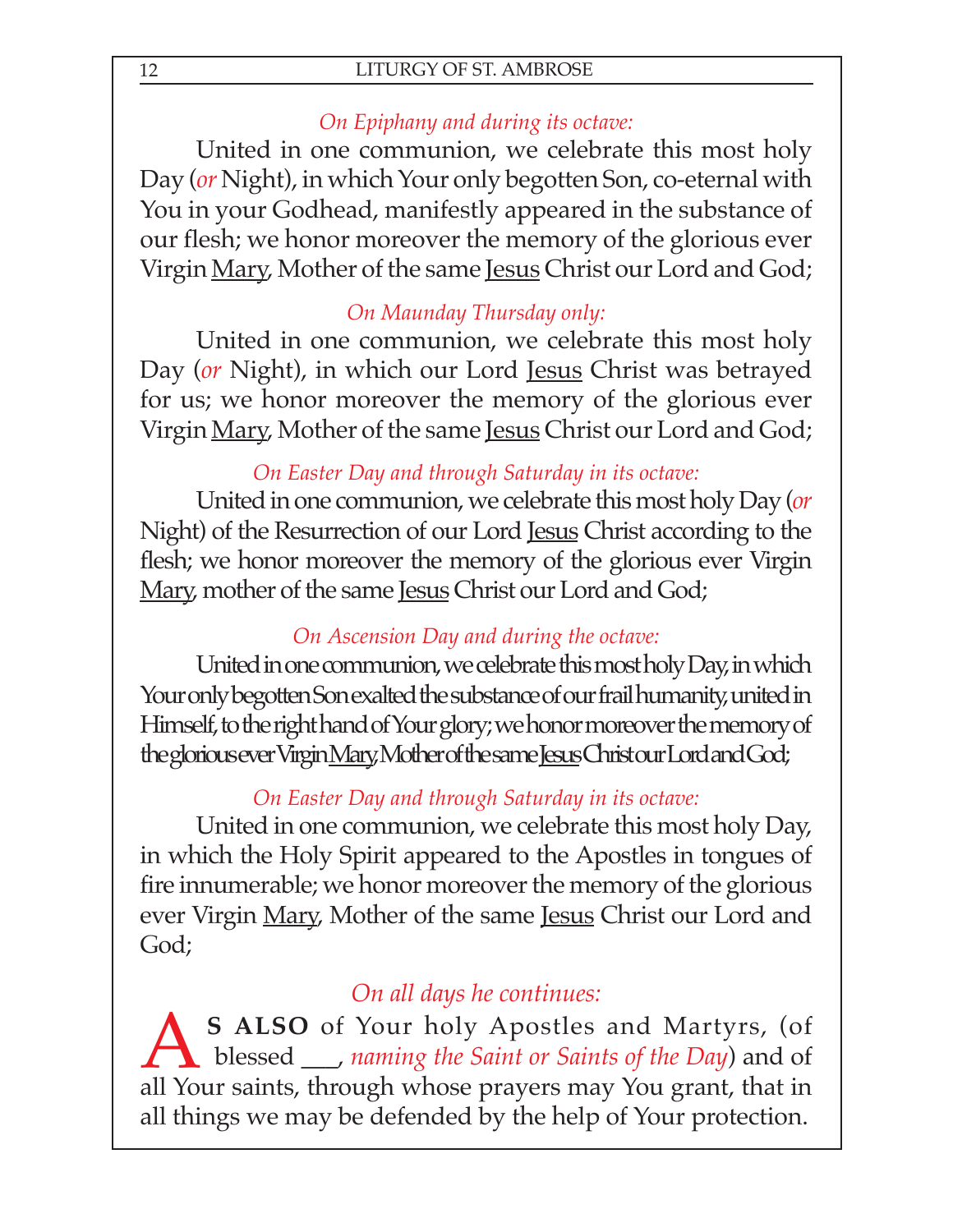### *He bows, with hands crossed upon his breast:*

**WE THEREFORE BESEECH YOU,** O Lord, gra-<br>ciously to accept this oblation of our bounden service, ciously to accept this oblation of our bounden service, and of your whole family, and to order all our days in Your peace; to preserve us from eternal damnation, and to count us in the number of Your chosen flock.

## *He stands erect, and extends his hands:*

**W** HICH OBLATION may You, O God, vouchsafe in all things (he signs once over the Oblations) to  $\overline{\mathbf{F}}$  bless, in all things (*he signs once over the Oblations*) to ✠ bless, approve, ratify, and accept: that it may become unto us *(he signs once over the Host, and once over the Chalice)* the Bo✠dy and Blo✠od of Your most beloved Son Jesus Christ our Lord:

## *He uncovers the Oblations, then takes the Host:*

**7 HO IN THE DAY** before He suffered took Bread into His holy and venerable hands, *(he lifts his eyes to the Cross)* and lifting his eyes up to heaven, unto You Almighty God His Father, giving thanks unto You, *(holding the Host is his left hand, he signs over it with his right*) He bles<sup>★</sup>sed it, broke it, and gave it to His disciples, saying: All of you, take and eat of this: *(he holds the Host with both hands)* For this is My Body which is broken for you.

*He replaces the Host upon the Paten. He then takes the Chalice in both hands, saying:*

IN LIKE MANNER after He had supped, taking this excellent Chalice into His holy and venerable hands, and again **N LIKE MANNER** after He had supped, taking this excelgiving thanks unto You, *(he replaces the Chalice upon the Antimension, and signs over it*) He bles**<sup>** $⊉$ **</sup>sed and gave it to His** disciples, saying: All of you, take and drink of this: *(he holds the Chalice with both hands)* For this is the Chalice of my Blood, of the New and Eternal Testament, the Mystery of Faith, which shall be shed for you and for many, for the remission of sins.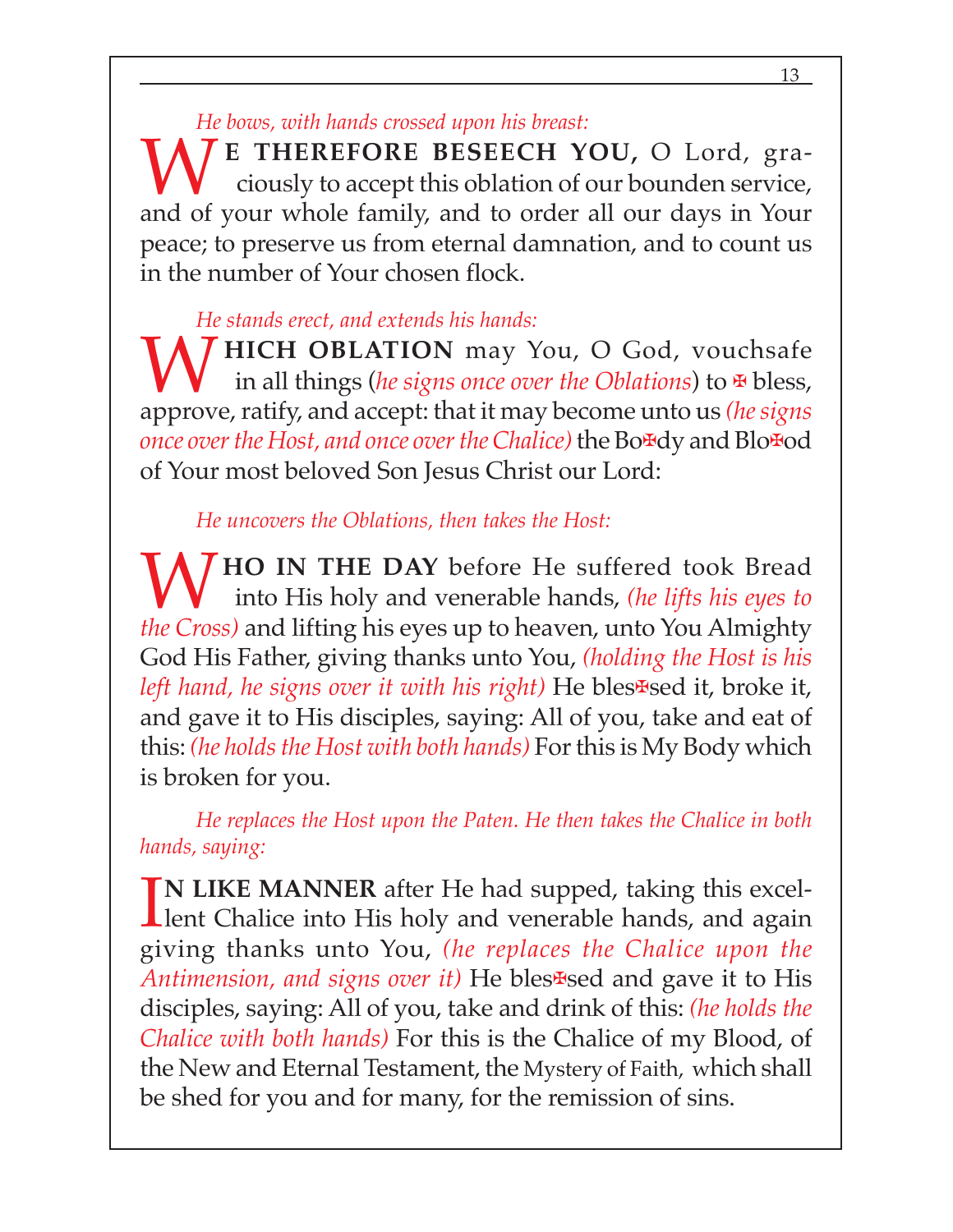*(He replaces the Chalice)* Commanding them and saying to them: As often as you do these things, you shall do them in remembrance of Me.

## *He extends his hands:*

**7 HEREFORE, O LORD,** we Your servants, and Your holy people, calling to mind the blessed Passion of the same Christ, Your Son our Lord, His Resurrection from the dead, and His glorious Ascension into heaven, now offer unto Your most excellent Majesty, of Your own gifts and bounty, *(he signs once over both Oblations)* a pure ✠ Sacrifice, a holy Sacrifice, a spotless Sacrifice; *(he signs once over the Host, and once over the Chalice*) the holy **∗** Bread of eternal Life, and the ✠ Chalice of everlasting Salvation;

# *He extends his hands:*

**UPON WHICH** vouchsafe to look with a gracious<br>and serene countenance, and to accept them; as You and serene countenance, and to accept them; as You were pleased to accept the gifts of Your just servant Abel, the sacrifice of our Patriarch Abraham, and the holy sacrifice and pure oblation which your High Priest Melchizedech offered to You.

## **EPIKLESIS**

*He extends, elevates, and joins his hands, saying:*

**ACAIN** we offer to You this reasonable and bloodless wor-<br>
ship, and ask You, and pray You, and supplicate You: send down Your Holy Spirit upon us and upon these gifts here offered.

*The Deacon points to the Paten and says in a subdued voice:*

*Deacon:* Bless the Holy Bread, Master.

*Priest:* And make this Bread **ખ** the precious Body of Your Christ.

*People:* Amen.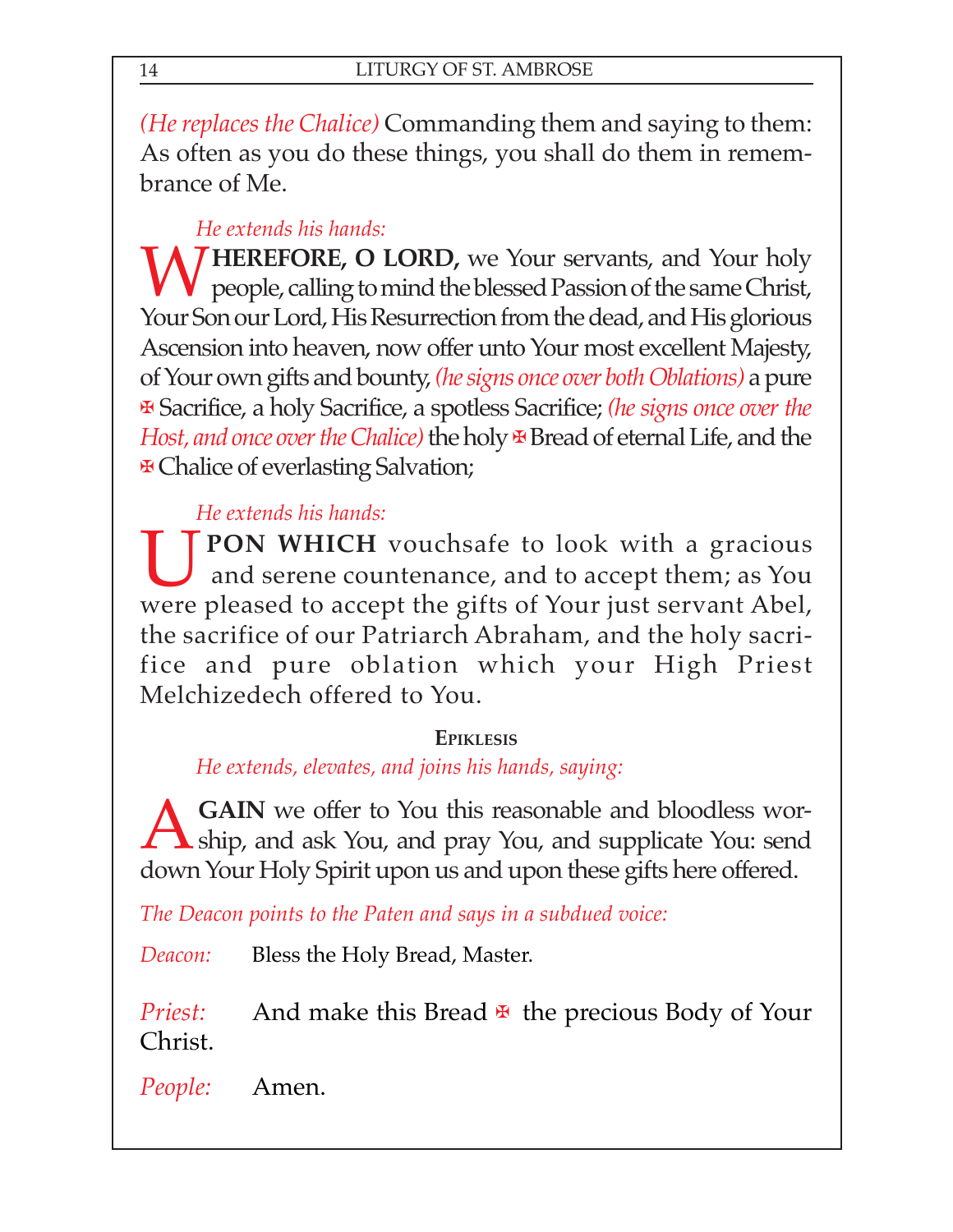*The Deacon points to the Chalice and says in a subdued voice:*

*Deacon:* Bless the Holy Cup, Master.

*Priest:* And make that which is in this Cup  $\overline{\mathbf{F}}$  the precious Blood of Your Christ.

*People:* Amen.

*The Deacon points to both and says in a subdued voice:*

*Deacon:* Bless both, Master.

*Priest:* Changing them **ખ** by Your Holy Spirit.

*People:* Amen. Amen. Amen.

*He bows profoundly in worship of the sacred Body and Blood. Then rising, he covers the Oblations. He bows, with hands crossed upon his breast:*

**TE HUMBLY PRAY YOU, Almighty God, to command these Gifts** to be borne by the hand of Your holy Angel to Your Altar on high, in the presence of Your divine majesty: *(he stands erect)* that whosoever shall partake, at this Altar, of the most sacred Body and Blood of Your Son *(he signs himself)* may be filled with all grace <sub>₹</sub> and heavenly benediction.

*He extends his hands:*

*Commemoration of the departed*

**EMEMBER ALSO, O Lord, Your servants and handmaids** \_\_\_, who have gone before us with the sign of faith, and who rest in the sleep of peace. To these, O Lord, and to all that rest in Christ, we beseech You to grant a place of refreshment, light and peace.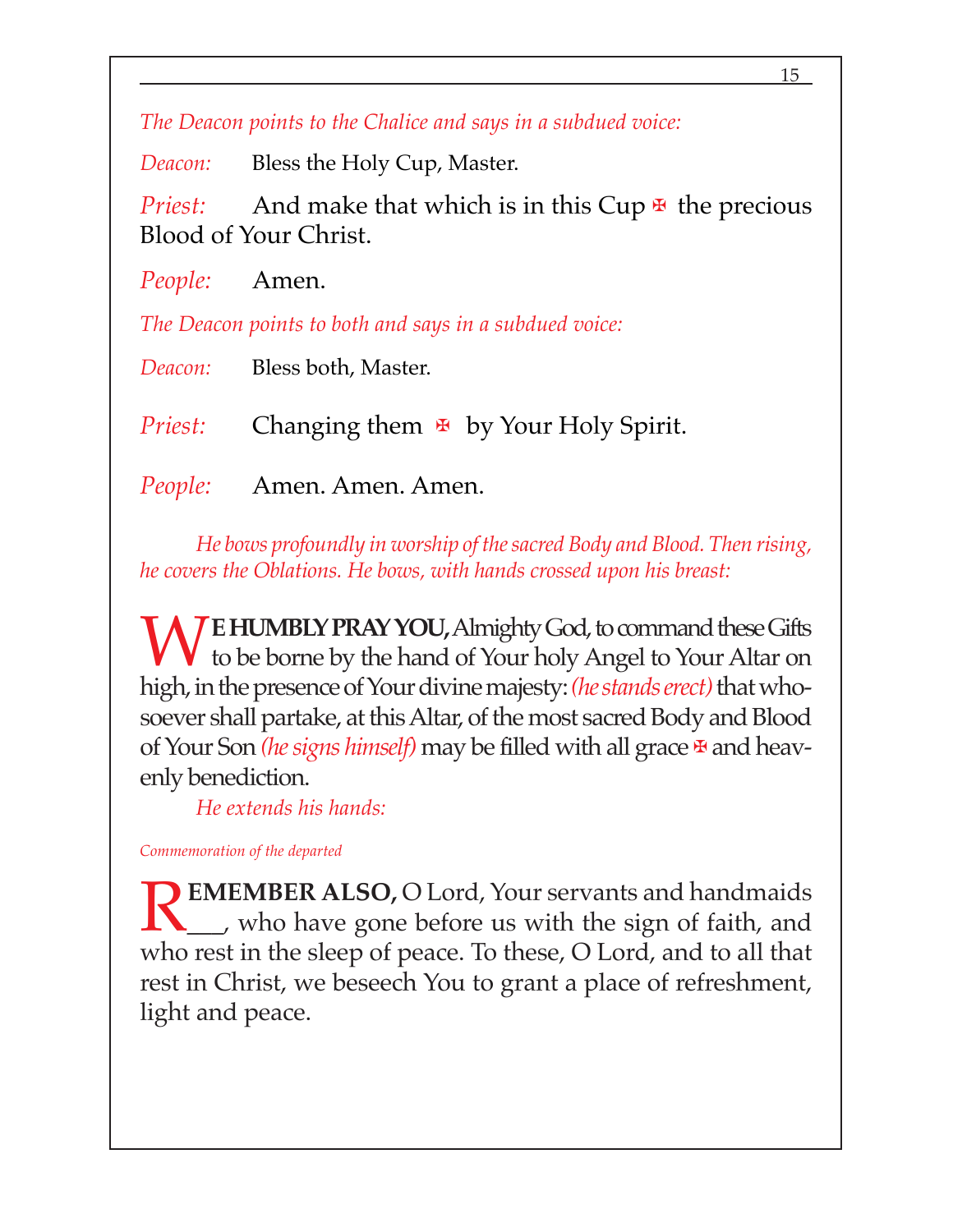*He strikes his breast, and extends his hands:*

**ALSO TO US SINNERS,** Your servants, who trust in Your infinite mercy, vouchsafe to grant some part in the followship of Your boly. Apostles and Martyrs, and of all Your infinite mercy, vouchsafe to grant some part in the fellowship of Your holy Apostles and Martyrs, and of all Your Saints, into whose company we beseech You to admit us, not weighing our merits, but pardoning our offenses. Through Christ our Lord: by Whom, O Lord, You ever create, sanctify, quicken, bless, bestow all good things upon us and come to us Your servants to augment our faith, and grant remission of all our sins.

And to You, God the Father Almighty,

*Elevating the Host above the Chalice, or with the other Sacred Ministers assisting with Elevating the Gifts:*

From Him, and through Him, and in Him, is all honor, virtue, praise, and glory, king ship, foundation unshakable, and power, in the unity of the Holy Spirit, through infinite ages of ages.

*Response:* Amen.

*Breaking the Host into as many pieces as necessary over the Chalice, the Priest says:*

*Priest:* Your Body is broken, O Christ; and the Chalice is blessed.

*Placing a small Particle of the Host into the Chalice, the Priest says:*

*Priest:* Your Blood is to us life everlasting, and the salvation of our souls, O God.

*Placing the part in his left hand on the Paten, and holding the fragment in his right over the Chalice, he signs it, and places it into the Chalice saying:*

May the mixture  $\Phi$  and the consecration of the Body and the Blood of our Lord Jesus Christ be to us who eat and drink it life and eternal joy.

*During the Conmixture, the People sing (or the Priest reads aloud) the Confractorium. Raising his voice and joining his hands the Priest intones:*

Commanded by Your saving precepts, and taught by divine direction, we presume to say: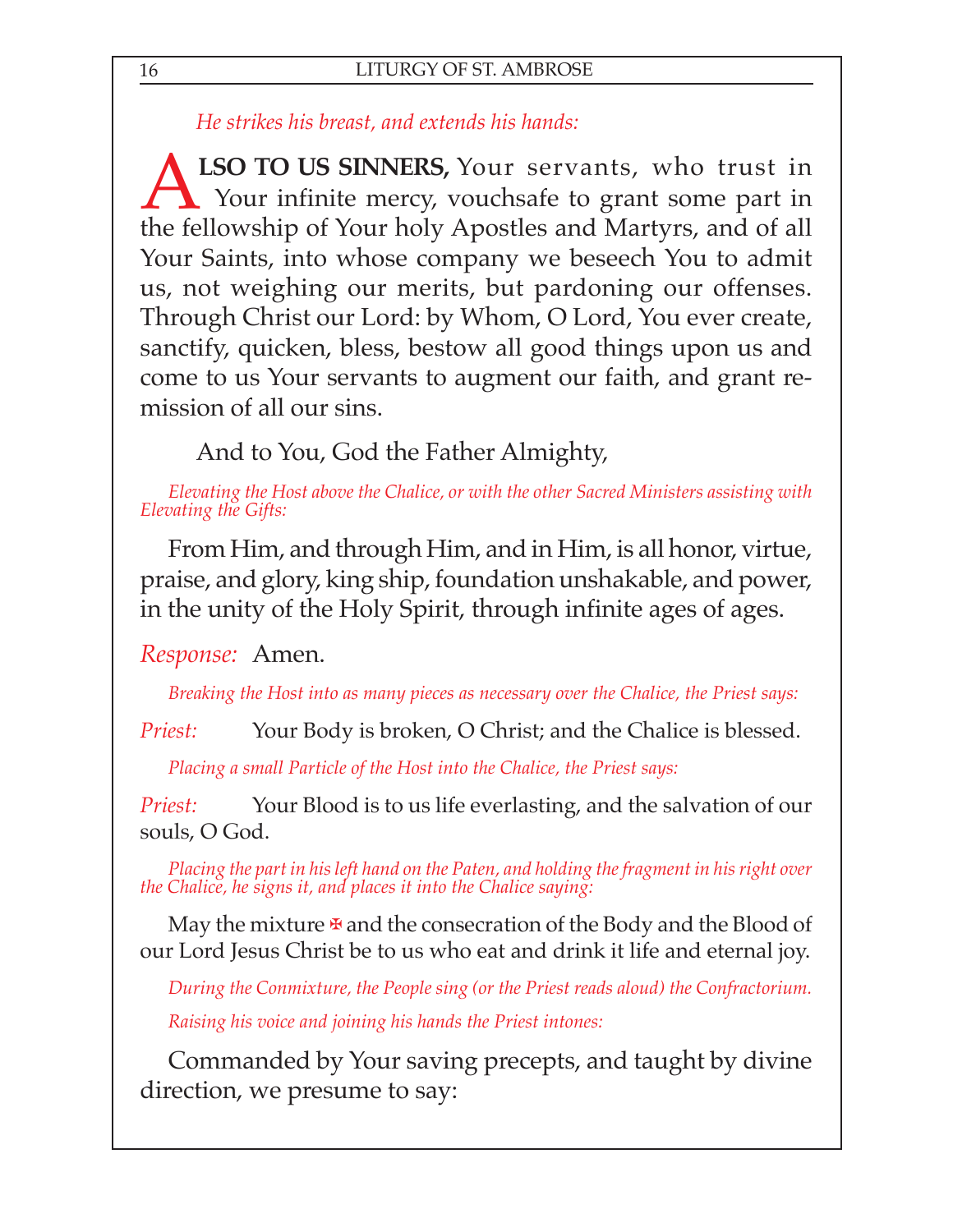*All:* Our Father, Who art in heaven, hallowed be Thy Name. Thy Kingdom come, Thy will be done, on earth as it is in heaven. Give us this day our daily bread, and forgive us our trespasses, as we forgive those who trespass against us. And lead us not into temptation, but deliver us from the evil one. Amen.

*Then signing himself, in a clear voice or with chant the Priest continues:*

**DELIVER** us, we beseech You, O Lord, from all evil, past, present,<br>and to come; and at the intercession of the blessed and glorious ever Virgin Mary, Mother of God, our blessed father Amrose,and of âll Your Saints, graciously give peace in our days; that by the help of Your mercy, we may ever be free from sîn, and safe from all adversity.

*He joins his hands:*

T**HROUGH THE SAME** Jesus Christ Your Son our Lôrd, Who with You in the Unity of the Hôly Spirit, lives and reigns God \* unto all ages of ages.

*Response:* Amen.

*Signing over the Corporal, the Priest says:*

*Priest:* The peace and communion of our Lord Jesus Christ be always with you.

*Response:* And with your spirit.

*If the Peace is to be given (never in Masses for the Departed), the Celebrant signs in the middle of the Altar, then kisses it, saying:*

Peace be with you.

*Response:* And with your spirit.

*Then the Deacon (if there is one, otherwise the Priest) says:*

Offer one another your peace.

*Response:* Thanks be to God.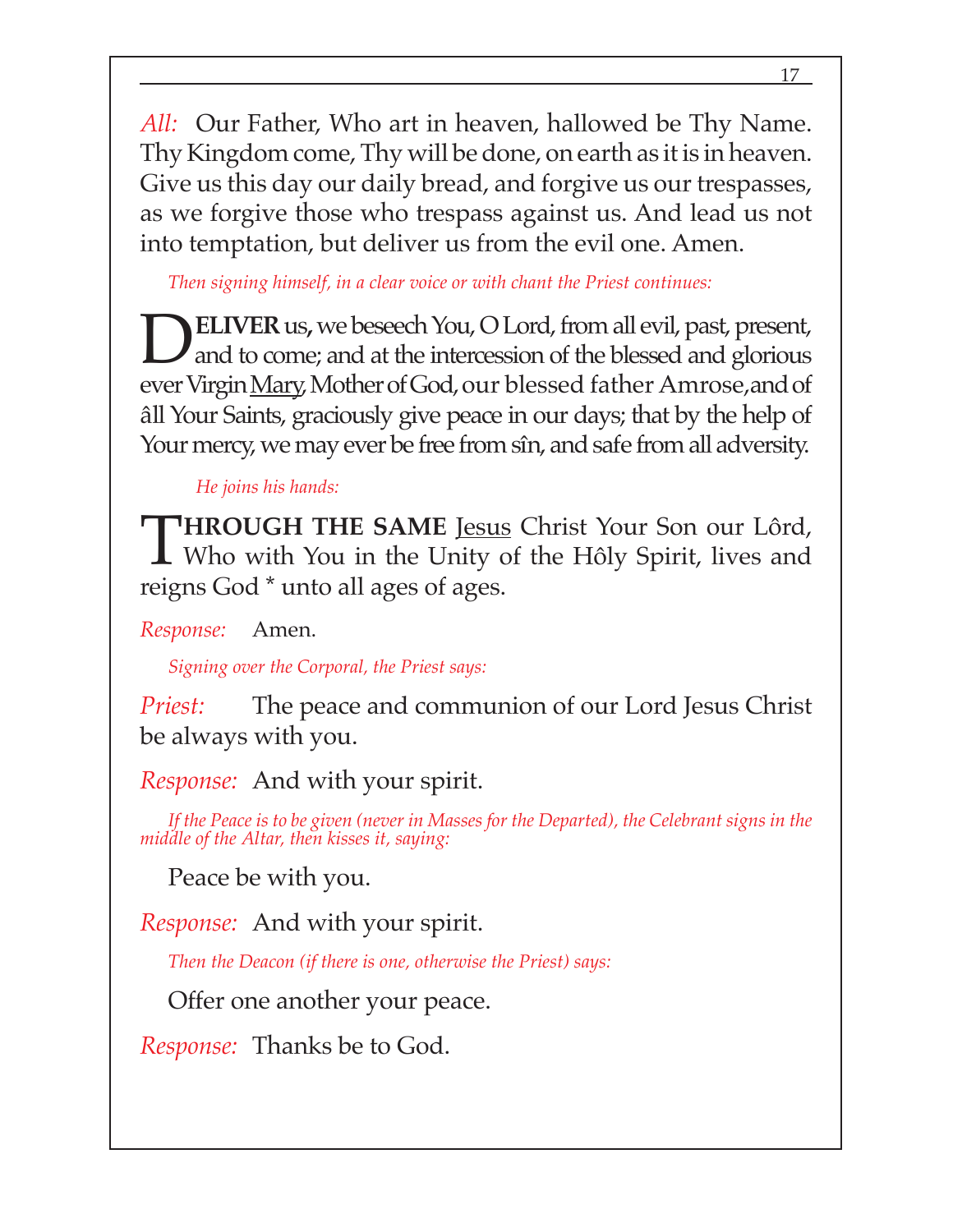*Only in Masses for the Departed do we sing* Agnus Dei. *Furthermore, in Masses for the Departed, we do not say* Offer one another *or the prayer* O Lord Jesus Christ. *We also do not say* Peace be with you, *but the Priest joins his hands, bows, and says in an audible voice (subdued voice in a Solemn Mass):*

O Lamb of God, Who take away the sins of the world, grant them rest.*Twice*

O Lamb of God, Who take away the sins of the world, grant them rest eternal and forgiveness and a place in glory with Your saints.

*In all other Masses, after saying* Offer one another your peace, *the Priest bows, joins his hands, and in a subdued voice says the following three prayers, which the Commnicants say with him:*

O Lord Jesus Christ, Who said to Your Apostles: Peace I leave with you, My peace I give unto you, regard not my sins, but the faith of Your Church, and grant to her peace, and protection according to Your will, Who live and reign God, throughout the ages of ages. Amen.

O Holy Lord, Father almighty, Eternal God, grant me the Body of Your Son Jesus Christ to eat, but let it not be unto for condemnation to judgement, but for the remission of all my sins. Who live and reign in the unity of the Holy Spirit, throughout the ages of ages. Amen.

O Lord Jesus Christ, Son of the living God, Who according to the will of the Father, and the co-operation of the Holy Spirit, have by Your Death given Life unto the world: deliver me, I beseech You, by this most sacred Body and Blood, from all my iniquity, and from every evil; make me ever to obey Your commandments; and suffer me never to be separated from You. Who live and reign God, unto ages of ages. Amen.

Let not the partaking of Your Body and Blood, O Lord Jesus Christ, which I, though unworthy, presume to receive, turn to my judgment and condemnation, but through Your mercy, may it become a means of defense and healing, both of body and of soul, who with God the Father in the unity of the Holy Spirit, lives and and reigns God unto ages of ages. Amen.

*Bowing and striking his breast, the Priest says three times:*

*Priest:* Lord, I am not worthy that you should come under my roof, but only say the word and my soul shall be healed.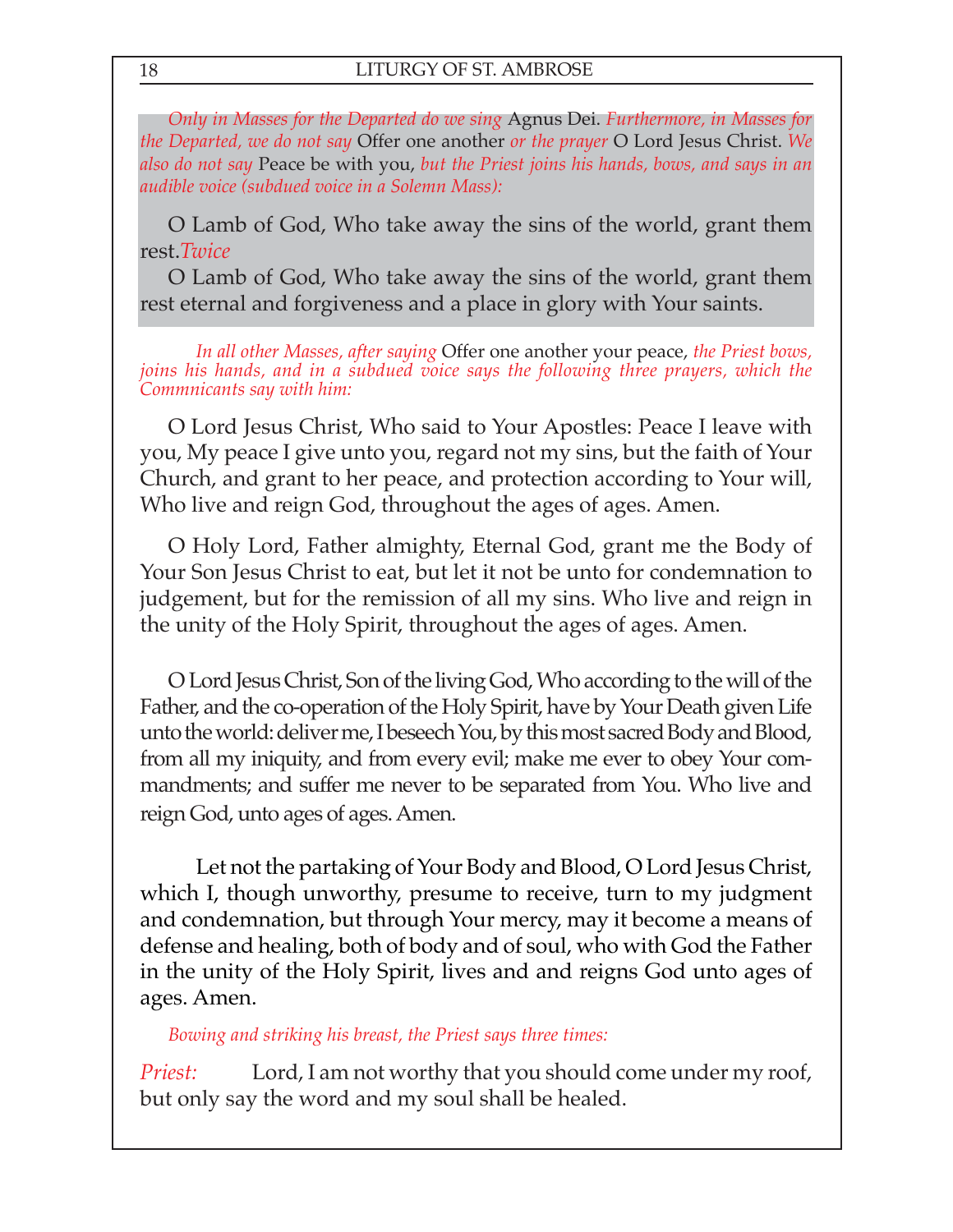*Taking the Host in his hand, the Priest says:*

*Priest:* I will take the Bread of Heaven and call upon the Name of the Lord.

*Then signing himself with the Host, he says:*

*Priest:* May the Bo<sub><sup>₩</sub></sup> dy of our Lord Jesus Christ profit me who</sub> receive it, and to all for whom I have offered this sacrifice, unto life and joy everlasting.

*And he receives the Host. He joins his hands and is quiet for a moment. Then uncovering the Chalice, he empties the Paten above it, and says:*

*Priest:* What can I give in return to the ord fo all He has lavised upon me? I will take the cup of salvation and call upon the Name of the Lord. With praise I will call upon the Lord, and so shall I be saved from my enemies.

*Taking the Chalice, and signing before his face with it, the Priest says:*

*Priest:* Be pleased, O Lord, that I may receive the Body and Blood of our Lord and Savior Jesus Christ, and bring us unto life everlasting.

*He receives the Precious Blood and consumes the particle of the Host therein. Concelebrants may either commune themselves with the Holy Body simultaneously with the Priest and then in their turn the Precious Blood, or they may wait until the Celebrant has received from the Chalice, saying simply* The Body *(or* Blood) of Christ. Amen*. The Deacons and other ministers are communed in their order.*

*After the Communion of the Clergy and Ministers, the Celebrant, assisted by Priests and Deacons as needed, will communicate the Faithful saying*

*Priest:* The Body *(or* Blood) of Christ.

*(But if both Species are given together, he says* The Body and Blood of Christ.)

*Response:* Amen.

*After the Communion of the Faithful, they say the following Prayer together:*

Thanks be to God! Thanks be to God! We take the accepted gift of Christ the grace of God not for our judgement but for the salvation of our souls, O our God. O Lamb of God who take away the sins of the world, have mercy on us. Glory to the Father and to the Son and to the Holy Spirit, as it was in the beginning, is now, and ever shall be, world without end. O Lamb of God Who take away the sins of the world, have mercy on us, and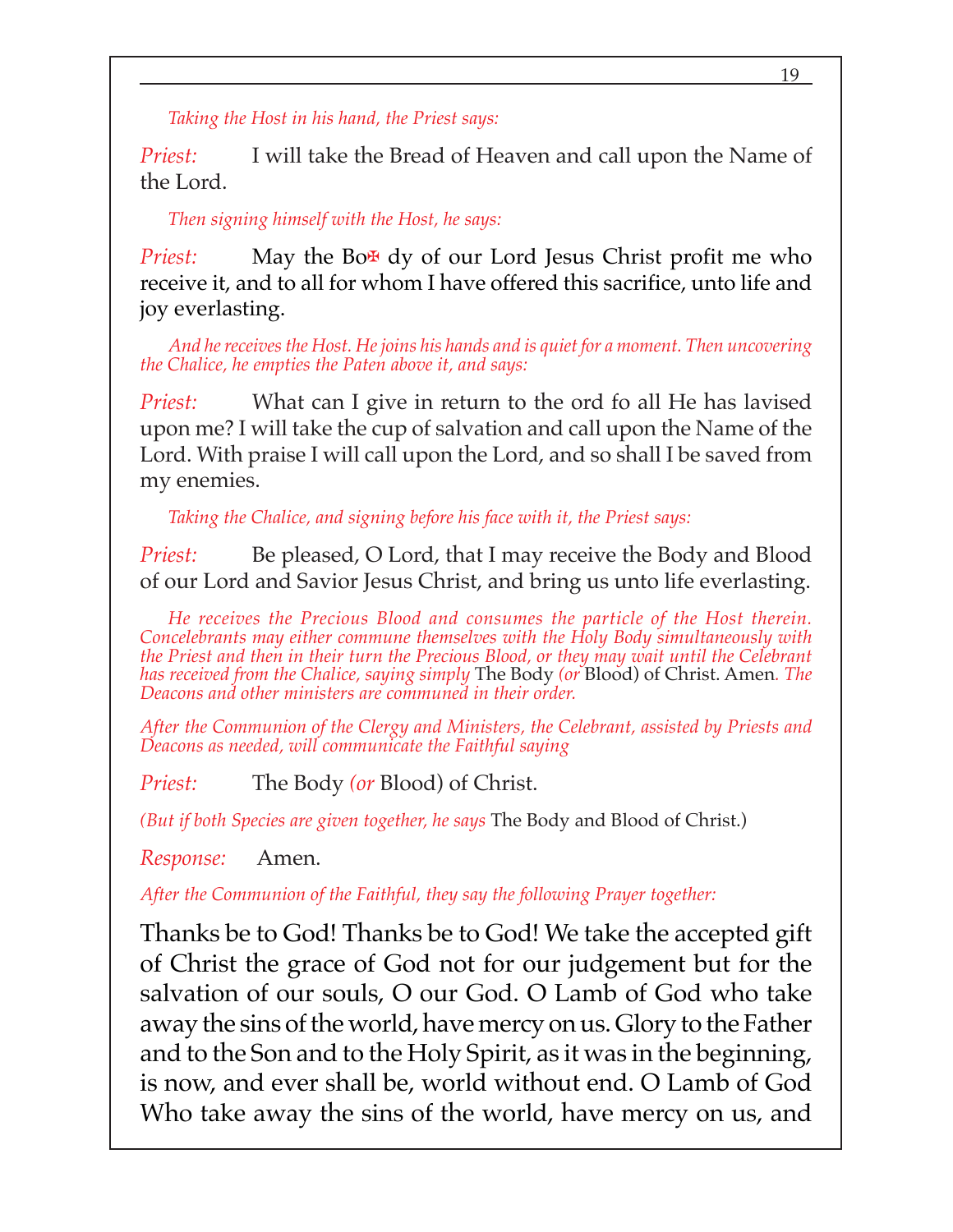Who sit at the right hand of the Father, receive our prayer. O Lamb of God who take away the sins of the world, grant us peace.

*The People then Chant the* Transitorium.

*Meanwhile the Priest or Deacon purifies the vessels, saying quietly.*

What has passed our lips as food may we receive with pure minds, and may the Body and Blood of our Lord Jesus Christ be to us an eternal remedy.}

*The Priest folds the Corporal, then standing at the Epistle side of the Altar he says:*

*Priest:* The Lord be with you.

*Response:* And with your spirit.

*And the Priest reads the Post-Communion Prayer.*

*Priest:* The Lord be with you.

*Response:* And with your spirit. Kyrie eleison, Kyrie eleison, Kyrie eleison.

*Priest:* May God hear us and bless us.

*Response:* Amen.

*The Deacon (if not present, the Priest) says:*

Let us go forth in peace.

*Response:* In the name of Christ.

*Deacon:* Let us bless the Lord.

*Response:* Thanks be to God.

*In Masses for the Departed:*

*Priest:* The Lord be with you.

*Response:* And with your spirit *(without* Kyrie eleison*).*

*The Priest stands in the middle of the Altar, signing, and saying:*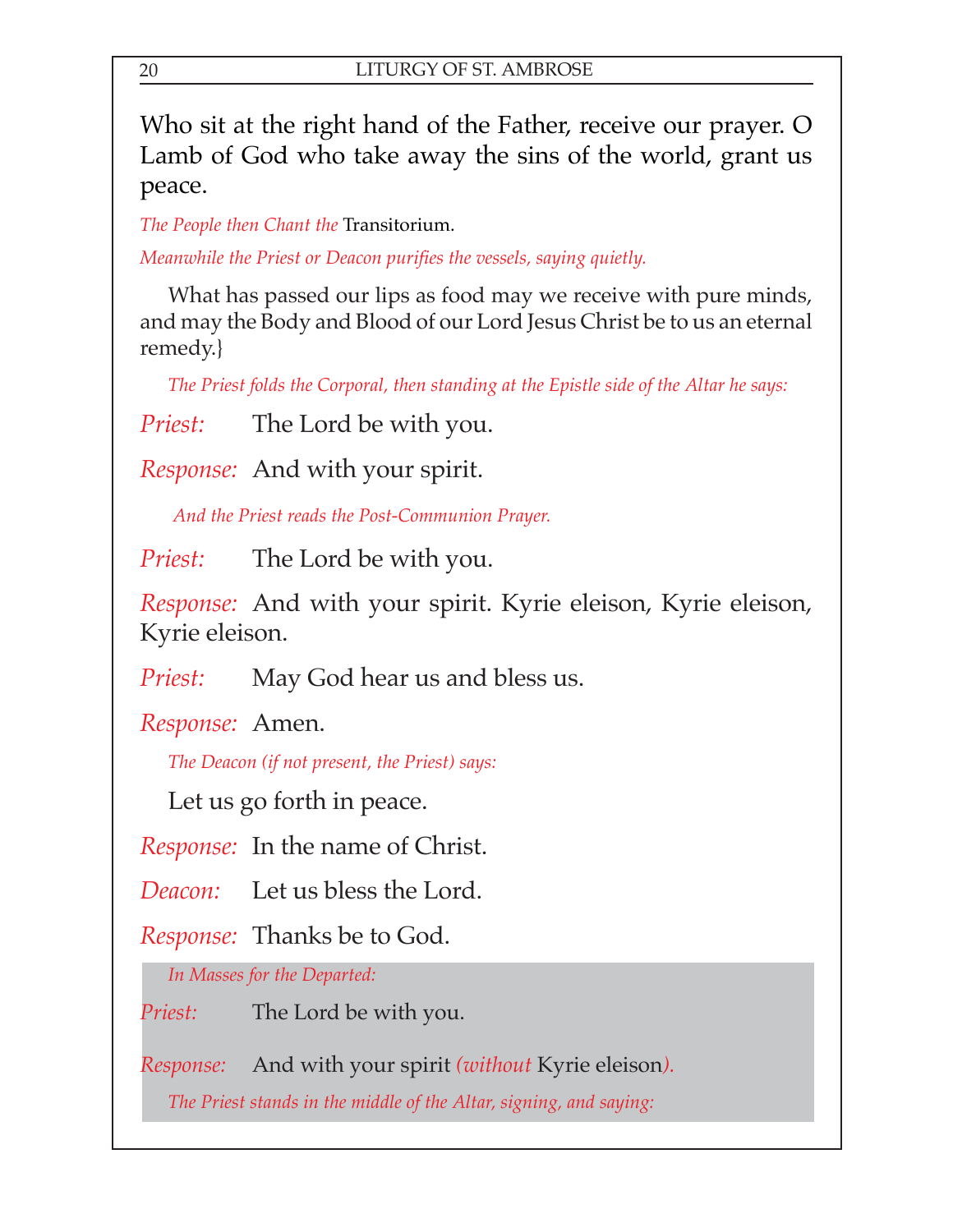Eternal rest grant them, O Lord.

*Response:* And light perpetual shine upon them.

*Priest:* May *his soul,* and the souls of all the faithful departed, through the mercy of God, rest in peace.

*Response:* Amen.

*And after saying the prayer* May the performance, *no blessing is given.*

*Bowing profoundly before the Altar, and joining his hands, the Priest says:*

*Priest:* May the performance of my homage be pleasing to You, O Most Holy Trinity, and grant that the sacrifice which I have offered before Your eyes may be acceptable to You, and through Your mercy be a propitiation for me and for those for whom I have offered it.

*Signing the midst of the Altar, and kissing it, then rising, the Priest extends, raises, and joins his hands, and inclining his head to the Cross, the Priest says:*

*On feasts of Saints, first the Priest says,* Through the prayers and intercessions of blessed *Name, …*

May the blessing of almighty God,

*Then turning to the People to bless them, he says:*

the Father  $\mathbf{\Psi}$  and the Son and the Holy Spirit, be with you all.

*Response:* Amen.

*Then standing at the Gospel side, the Priest says with joined hands*

*Priest:* The Lord be with you.

*Response:* And with your spirit.

*Then signing the* ✠ *Book or Tablet, the Altar, and then his fore* ✠*head, mouth* ✠ *th, and bre* ✠ *ast, the Priest says:*

The beginning of the Holy Gospel according to John.

*Response:* Glory be to You, O Lord.